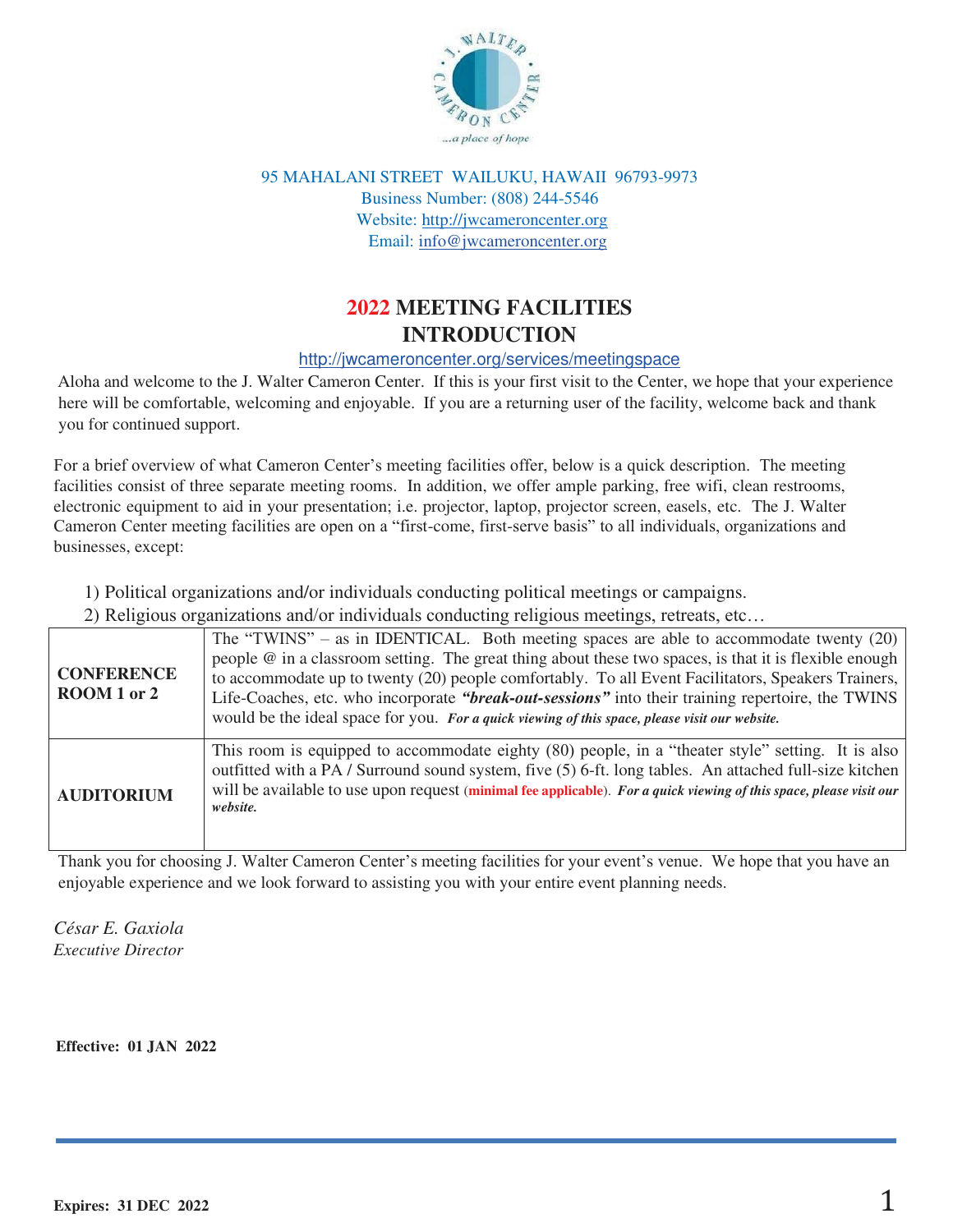# **ARTICLE I: Rental Fees**

### **Charitable Organizations, 501 (c) 3's and/or other Government Agencies, Charitable Organizations***,*

| <b>MEETING ROOM</b>                              | <b>Nonprofit</b>      | <b>BUSINESS RATES</b>       |
|--------------------------------------------------|-----------------------|-----------------------------|
| Conf. Room 1 or 2<br>(incl. 4 tables, 20 chairs) | \$65.00 per session   | $$120.00$ per session + GET |
| <b>Auditorium</b><br>(incl. 5 tables, 80 chairs) | $$100.00$ per session | $$150.00$ per session + GET |
| 'EKOLU"<br>(auditorium + Conf. Rm $1 \& 2$ )     | $$200.00$ per session | $$350.00$ per session + GET |

A) Payment MUST be received, along with completed application, in order to request and secure the use of Cameron Center's meeting room(s) and facilities. Upon approval of request, an email will be sent to the contact listed on application to confirm rental. Note: Payment not submitted with application will not result in an incomplete application and will not be considered for processing.

- B) Individuals, Charitable Organizations, Government Agencies, and established 501 (c) 3's shall be assessed at nonprofit rates.
- C) Commercial Business Enterprises shall be assessed a User fee of \$30.00 in addition to Rental fees.

## **ARTICLE II: Sessions**

A) When scheduling your reservation, both start & end times **MUST include set-up & clean-up**.

|            | <b>ARTICLE III: Notice of Cancellations and Reschedules</b> |  |
|------------|-------------------------------------------------------------|--|
| Session #3 | $5:00 \text{ PM} - 9:00 \text{ PM}$                         |  |
| Session #2 | $12:30$ Noon $-4:30$ PM                                     |  |
| Session #1 | $8:00 AM - 12:00 Noon$                                      |  |

A) **CANCELLATIONS** and/or **RESCHEDULES** will be accepted up to seventy-two (72) hours preceding use. **FAILURE to meet the 72-hour notification will result in full rental fee charges.**

**Initial \_\_\_\_\_\_\_**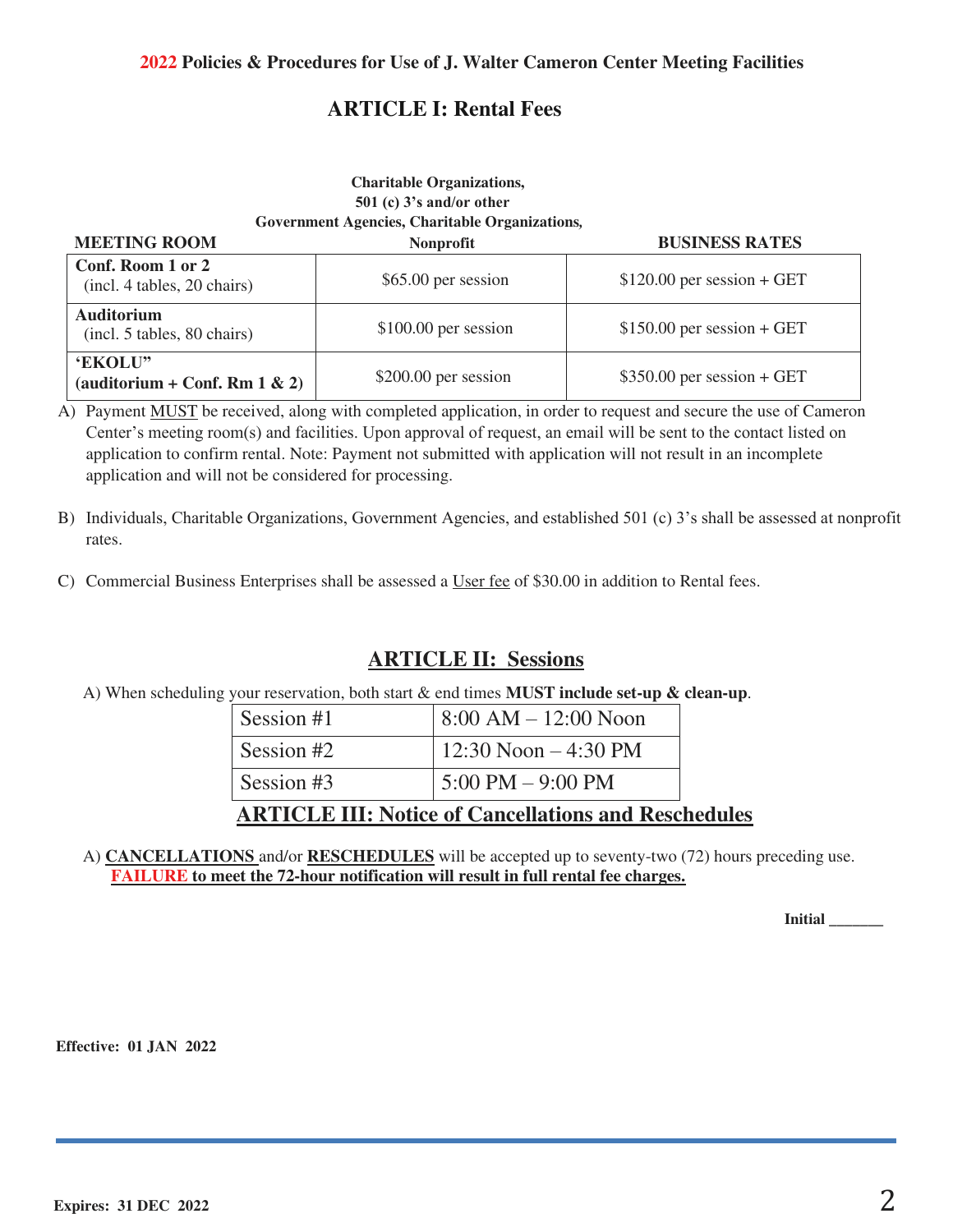# **ARTICLE IV: Authorized Entry**

- A) Authorized User shall sign-out meeting/restroom key at the J. Walter Cameron Center office during business hours between 8:00AM and 4:00PM, Monday through Friday, except on Weekends, Federal & State holidays.
- B) Reservations scheduled during observed holidays and/or weekends, the Authorized User shall sign-out meeting/restroom key at the J. Walter Cameron Center office on the last business day prior to the observed holiday or weekend.
- C) Key must be returned and signed back-in at the J. Walter Cameron Center office or placed in the designated drop-box no later than 9:00AM of the following day of the User's reservation. Failure to return key could result in administrative suspension of future reservations from three – six months and/or… *refer to next item "D".*
- D) Unreturned, Lost or Stolen key shall result in applicable fees in accordance to J. Walter Cameron Center's locksmith contractor's current rates to rekey each entry (total of 9 doors), and replace lock-box copies (total of 6 keys).

## **ARTICLE V: 2022 Required Documents**

- A) **Certificate of Liability Insurance** *(COL):* User must instruct their Insurance Carrier to submit directly to Cameron Center a current COL naming J. Walter Cameron Center as additional insured.
	- 1) Verbiage must reflect item a) & b) listed below: *Note: Located on your Certificate of Liability Insurance*   $is...$
	- a) **Description of Operations:** J. Walter Cameron Center its' Officers, Employees and Agents are additional insured respecting to \_\_\_\_\_\_\_\_\_\_ (Event / Seminar Name) on \_\_\_\_\_\_\_\_ (Date).

| b) Certificate Holder: | J. Walter Cameron Center |
|------------------------|--------------------------|
|                        | 95 Mahalani Street       |
|                        | Wailuku, Hawai'i 96793   |

#### c) **Insurance Limits**

| Each Occurrence                             | 1,000,000 |
|---------------------------------------------|-----------|
| Damage to Rented Premises (Each occurrence) | 500,000   |
| MED EXP (Any one person)                    | 20,000    |
| Personal Adv Injury                         | 1,000,000 |
| General Aggregate                           | 1,000,000 |
| Products-Comp/OP AGG                        | 1,000,000 |

#### B) **IRS notice of established 501 (c) 3:**

(only if User is qualified) User must furnish proof of nonprofit status in the form of…

1) a copy of the organization's 501 (c) 3 tax exempt determination from the Internal Revenue Service, **OR** 2) a copy of the organization's incorporation document as a nonprofit charitable organization in the State of Hawai`i.

**Initial:\_\_\_\_\_\_\_**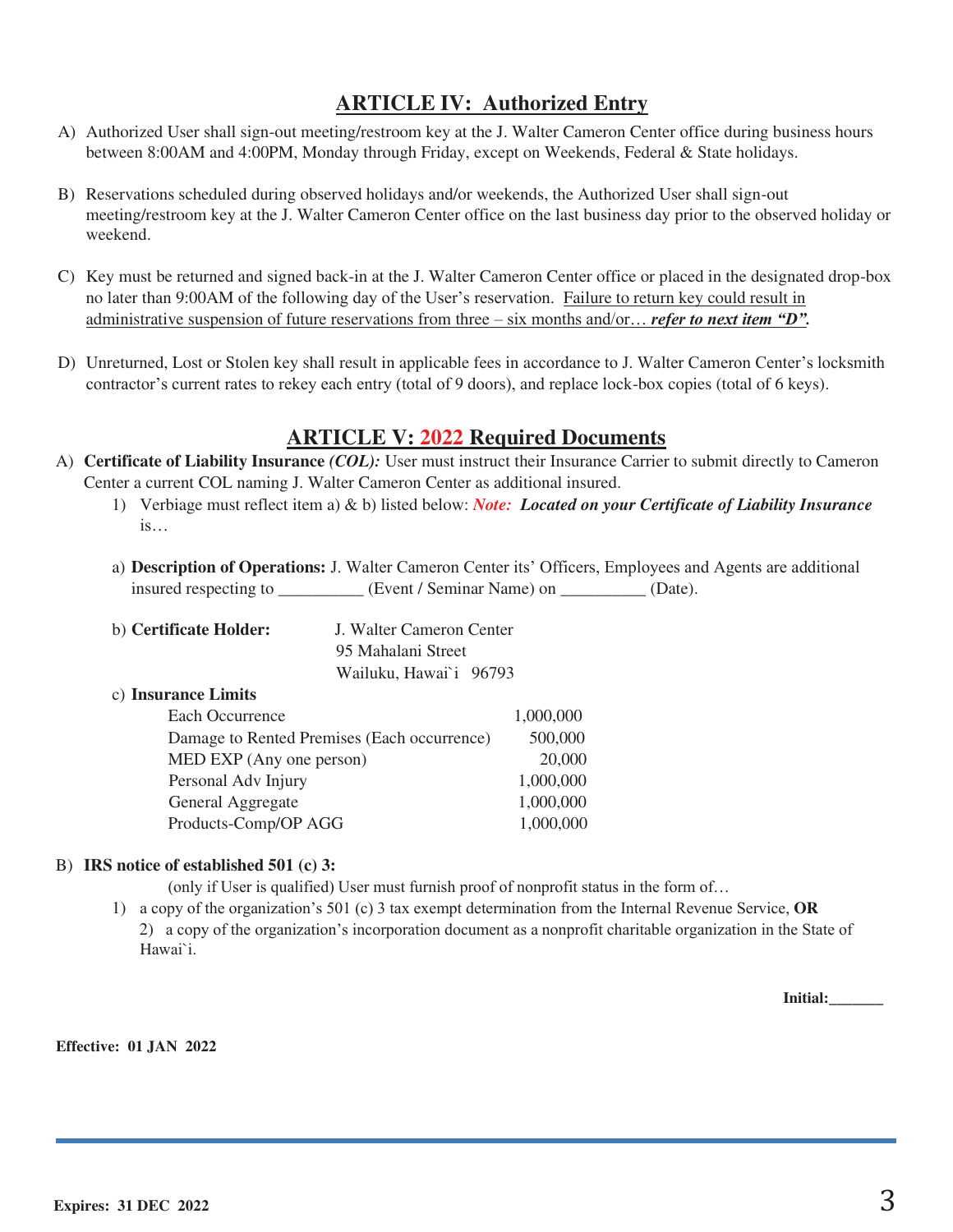# **ARTICLE VI: Rules for Use – Applications**

- A. Application of rental shall be made at the Cameron Center office during business hours, between 8:00 AM and 4:00 PM **OR** via online website fillable form. Individual or Organization's authorized representative shall certify compliance with these written rules when signing said application.
- B. User(s) shall sign-out key to reserved meeting room(s) at the Cameron Center office. *Refer to* **ARTICLE IV, Page 3.**
- C. User(s) shall be responsible for leaving the premises clean and orderly. *Refer to item "I" below***.** If additional cleaning is needed, the responsible User will be charged a \$30 cleaning fee. Cameron Center's staff members are NOT responsible for reconfiguring or cleaning the meeting room(s) after use.
- D. User(s) shall be responsible for any damage to the meeting room and its' contents (furniture and equipment) or loss of, media equipment and/or additional property from premises. Any and all damage or loss shall be reported promptly and User(s) shall reimburse the Cameron Center for the cost of repair and/or replacement of same. User(s) shall hold J. Walter Cameron Center harmless of liability and all related to User(s) items left or forgotten, unattended, unsecured, neglected, lost and/or stolen.
- E. User(s) shall not mark, deface and/or damage the interior & exterior walls, floors, carpet, and/or ceilings.
- F. Cameron Center's Staff is not responsible for relaying messages to persons attending meetings, EXCEPT in cases of extreme emergency. User(s) are advised to instruct their employees / volunteers and others accordingly.
- G. Use of the Cameron Center's meeting room(s) and restroom facilities are restricted to the authorized User(s) as specified and designated on the application.
- H. Use of Cameron Center's full-size kitchen facilities are available upon request. You are advised that the kitchen is **NOT** a certified industrial kitchen. Therefore, all cooking and preparation of food for *ANY* and *ALL* fundraisers is strictly **PROHIBITED**. User(s) shall be responsible for furnishing their own supplies, i.e. cups, plates, flatware, utensils, pots & pans, dish-soap, etc. User(s) shall be responsible for clean-up after use.
- I. All waste must be removed from the meeting room(s) and discarded in the general refuse bins. Trash liners are provided. *(Please see a staff member for orientation)*
- J. Tables & chairs MUST be reconfigured to its' original setting prior to the reserved end time. For your reference, a placard of the room's configuration is posted on the wall of the entryway. A \$30 fee will be assessed if room/s are not reconfigured to the regular setting.
- K. User(s) shall be responsible for securing **ALL** entry doors, restroom facilities, and turning off all lights, sound system, and kitchen stove. Failure to do so will result in suspension of future use, in addition to charges resulting in any theft or damages made to the Cameron Center meeting room(s)/restroom(s) rented.
- L. Due to the partitions restrictive noise barriers between meeting rooms, generated sounds of loud discussions cannot be contained. Therefore, User(s) shall be responsible for **ALL** attendees to maintain a respectable noise level for other User(s) located in neighboring meeting room.
- M. Consumption of any alcoholic beverages is strictly prohibited.
- N. **Pets** of **any species** are not permitted in Cameron Center's meeting room(s), with the EXCEPTION of service or guide dogs.
- O. Failure to comply with these written rules shall disqualify the User(s) from further and future use of Cameron Center's meeting room(s) and facilities.

**Initial \_\_\_\_\_\_\_**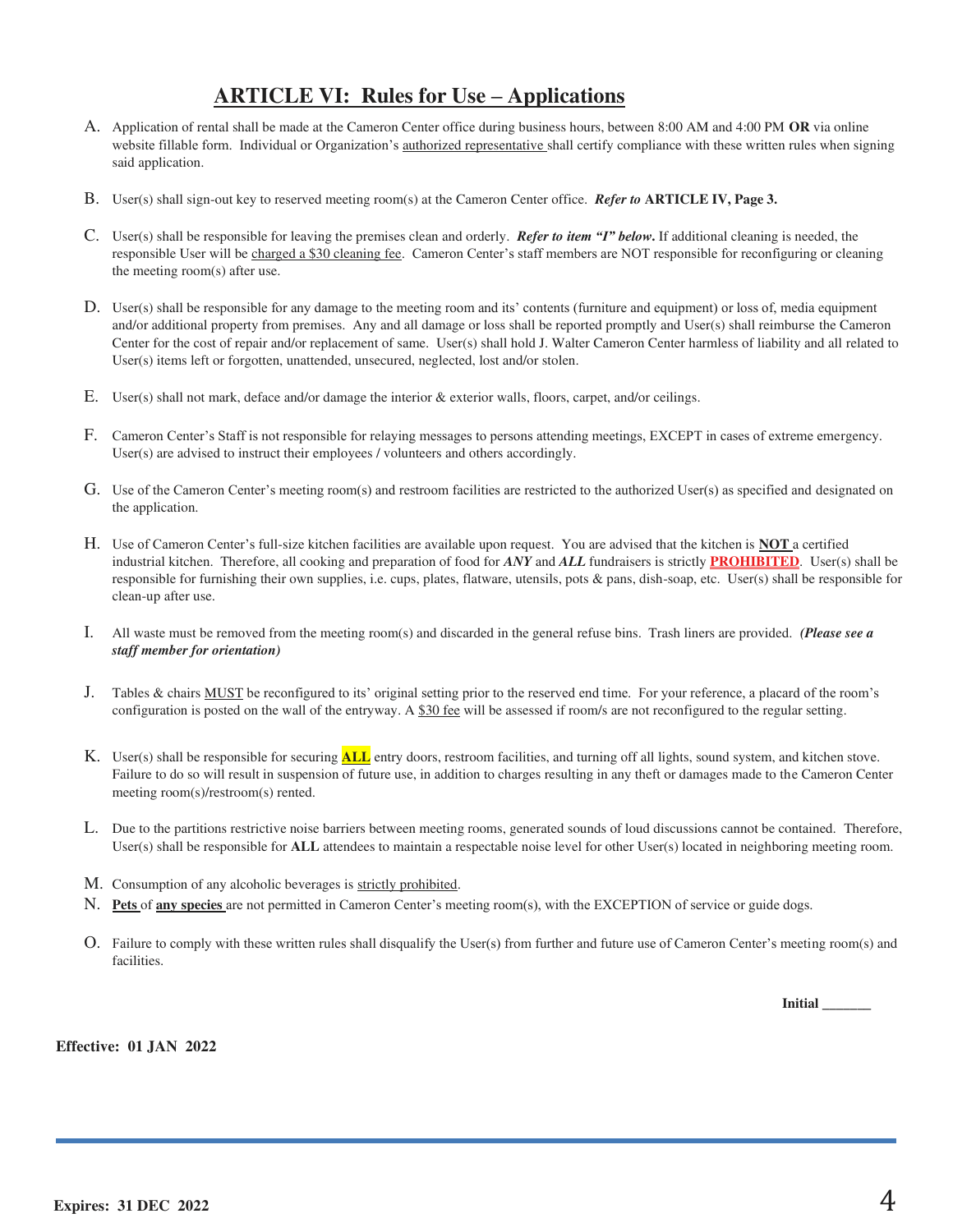## **2022 J. Walter Cameron Center Meeting Facilities User Agreement Form**  *Submit completed form to: info@jwcameroncenter.org*

*I, \_\_\_\_\_\_\_\_\_\_\_\_\_\_\_\_\_\_\_\_\_\_\_\_\_\_\_\_\_\_\_\_\_\_\_\_\_\_, (Print) do hereby certify that I have received, read and acknowledge a clear understanding of the contents and purpose of J. Walter Cameron Center's "Policies & Procedures for Use of Facilities", and will abide by the rules for use set-forth therein.*

|                                                | <b>Signature</b> |                           |       |                                                                                    | <b>Title</b> | <b>Date</b>                                                                                                                                                                                                                                                                                                                                                             |
|------------------------------------------------|------------------|---------------------------|-------|------------------------------------------------------------------------------------|--------------|-------------------------------------------------------------------------------------------------------------------------------------------------------------------------------------------------------------------------------------------------------------------------------------------------------------------------------------------------------------------------|
|                                                |                  |                           |       |                                                                                    |              |                                                                                                                                                                                                                                                                                                                                                                         |
|                                                |                  |                           |       |                                                                                    |              |                                                                                                                                                                                                                                                                                                                                                                         |
|                                                |                  |                           |       |                                                                                    |              |                                                                                                                                                                                                                                                                                                                                                                         |
|                                                |                  |                           |       |                                                                                    |              |                                                                                                                                                                                                                                                                                                                                                                         |
|                                                |                  |                           |       |                                                                                    |              |                                                                                                                                                                                                                                                                                                                                                                         |
| Individual scheduling reservations: __________ |                  |                           |       | Print Full Name                                                                    |              | Title                                                                                                                                                                                                                                                                                                                                                                   |
|                                                |                  |                           |       |                                                                                    |              |                                                                                                                                                                                                                                                                                                                                                                         |
|                                                |                  |                           |       |                                                                                    |              |                                                                                                                                                                                                                                                                                                                                                                         |
| Reservation:                                   |                  |                           |       |                                                                                    |              | <b>2022</b> Time frame: (from) $AM/PM$ (to)                                                                                                                                                                                                                                                                                                                             |
|                                                | Weekday          | Date                      | Month | Year                                                                               |              | $(include$ allowance for set-up $\&$ clean-up)                                                                                                                                                                                                                                                                                                                          |
| Amt. of people                                 |                  | Preferred meeting room(s) |       |                                                                                    |              | <b>Fee YOU</b> are charging for your event: $\oint$<br>Enter \$0.00 if this is a FREE event                                                                                                                                                                                                                                                                             |
|                                                |                  |                           |       | Room. Example: Thursday, 1 January 2018, 8:00 AM - 12:00 PM, 65 people, Auditorium |              | Note: If you are requesting more than one day, please provide - on a company letterhead, a listing of your requested days<br>as follows  Day, Date, Time frame, Amount of people expected to attend your event/meeting and your Preferred<br>Briefly describe the reason or purpose for the use of the meeting room(s) and attach the public announcement of flyer that |
| was distributed to expected participants:      |                  |                           |       |                                                                                    |              |                                                                                                                                                                                                                                                                                                                                                                         |

**\*\*\*\*\*\*\*\*\*\*\*\*\*\*\*\*\*\*\*\*\*\*\*\*\*\*\*\*\*\*\*\*\*\*\*\*\*\*\*\*\*\*\*\*\*\*\*\*\*\*\*\*\*\*\*\*\*\*\*\*\*\*\*\*\*\*\*\*\*\*\*\*\*\*\*\*\*\*\*\*\*\*\*\*\*\*\*\*\*\*\*\*\*\*\*\*\*\***

*Hosting Agency Name (if applicable): \_\_\_\_\_\_\_\_\_\_\_\_\_\_\_\_\_\_\_\_\_\_\_\_\_\_\_\_\_\_\_\_\_\_\_\_\_\_\_\_\_\_\_\_\_\_\_\_\_\_\_\_\_\_\_\_\_\_\_\_\_\_\_\_\_\_*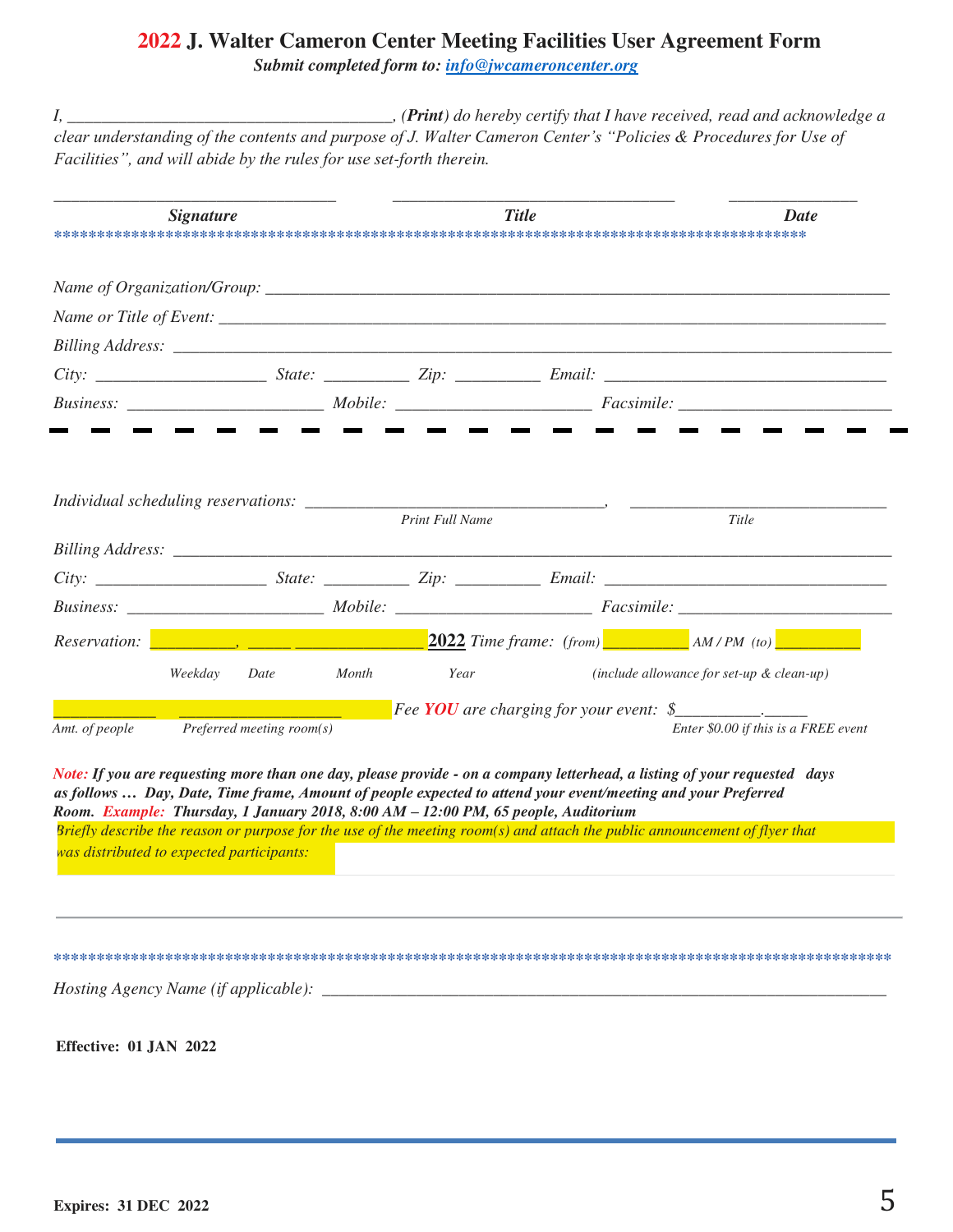| <i>Address:</i>                                                                  |        |                                                                                                                                                                                                                               |                   |
|----------------------------------------------------------------------------------|--------|-------------------------------------------------------------------------------------------------------------------------------------------------------------------------------------------------------------------------------|-------------------|
|                                                                                  | State: | $\angle$ ip:                                                                                                                                                                                                                  | <i>Email:</i>     |
| <i>Business:</i>                                                                 |        | Mobile: The Mobile of the Mobile of the Mobile of the Mobile of the Mobile of the Mobile of the Mobile of the Mobile of the Mobile of the Mobile of the Mobile of the Mobile of the Mobile of the Mobile of the Mobile of the | <i>Facsimile:</i> |
| <b>Print</b> Authorized Agency Representative's Name:                            |        |                                                                                                                                                                                                                               | Title:            |
| Signature of Authorized Agency Representative: _________________________________ |        |                                                                                                                                                                                                                               |                   |

#### **2022 J. Walter Cameron Center Meeting Facilities Rental Fees & Payment Form**

*Submit completed form to: info@jwcameroncenter.org* 

#### **Charitable Organizations, 501 (c) 3's and/or Government Agencies, Charitable Organizations, Non-profits**

**MEETING ROOM BUSINESS RATES**

| Conf. Room 1 or 2<br>(incl. 4 tables, 20 chairs) | \$65.00 per session   | $$120.00$ per session + GET |
|--------------------------------------------------|-----------------------|-----------------------------|
| <b>Auditorium</b><br>(incl. 5 tables, 80 chairs) | $$100.00$ per session | $$150.00$ per session + GET |
| 'EKOLU"<br>(auditorium + Conf. Rm $1 \& 2$ )     | \$200.00 per session  | $$350.00$ per session + GET |

### *REMINDER:* **PAYMENT MUST BE RECEIVED UPON SUBMISSION OF APPLICATION TO SECURE RENTAL OF MEETING ROOM(S) & FACILITIES.**

 $Cost @ Session \, Amt. \, of \, Sessions \qquad \qquad \qquad TOTAL$ <br> $\begin{array}{c} \text{2.13} \\ \text{3.25} \end{array}$  TOTAL Rental Fee Total: \$ *\_\_\_\_\_\_\_\_\_\_\_\_ X \_\_\_\_\_ = \$ \_\_\_\_\_\_\_*.

 *Media /Equipment fees: \$ \_\_\_\_\_\_\_\_\_\_.\_\_\_\_\_* 

*Applicable User fees: \$ \_\_\_\_\_\_\_\_\_\_.\_\_\_\_\_* 

*Note: Any Businesses or Organizations conducting a Meeting, Event, Training Class, etc. for which admissions / fees / donations are charged, shall be assessed a User Fee of \$30.00.*

*TOTAL: \$ \_\_\_\_\_\_\_\_\_\_.\_\_\_\_\_*